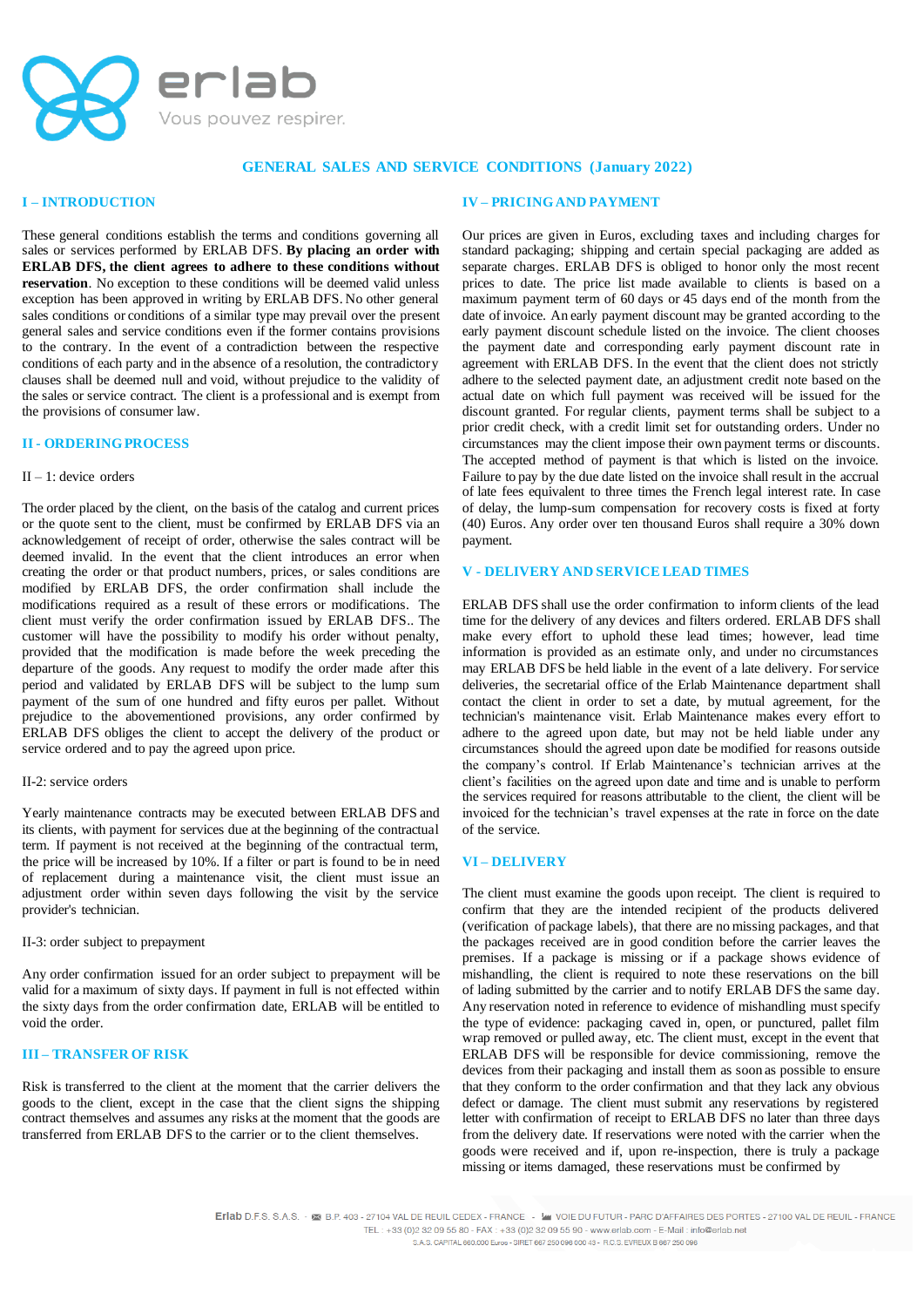

registered letter with confirmation of receipt within three days from the delivery date sent to both the carrier and to ERLAB DFS.

If the client fails to submit such reservations within a three-day period from the delivery date and in compliance with the abovementioned provisions, the following irrefutable assumption shall apply: it is assumed that the client has received the devices and that these devices conform to the order confirmation and are free from any obvious defect, or that the client has accepted said defects.

### **VII – REFUSAL OF ACCEPTANCE OF GOODS**

The client is prohibited from refusing to accept any product ordered except where either of the two following conditions applies: the product delivered fails to conform to the order confirmation or an obvious defect is found to affect the product ordered. In the event that the client refuses to accept an order, products may be stored at the client's expense and risk.

## **VIII - CONFORMANCE OF GOODS**

The representation of any products available for purchase as depicted on any type of medium (web site, catalogues, etc.) is provided for illustrative purposes only; these representations are non-binding and have no contractual value. Modifications may be made to the devices available for sale; thus, non-conformance, as reported by the client, may only take account of the products' capacity to fulfill the functions for which they were designed. If the client has a special need for a function or possible application of the device that cannot, objectively, be deemed essential, they must specify this need on their order so that the level of conformance expected can be guaranteed. A device having a product number different from that listed on the order confirmation is automatically considered to be non-conforming.

#### **IX – COMMISSIONING OF THE DEVICES**

At the client's request and depending on the country, ERLAB DFS is able to provide commissioning services for devices delivered. This service must be requested at the time that the order is placed for the device and shall be invoiced according to the price listed on the order confirmation as well as the invoice. The client must examine the goods upon receipt. The client is required to confirm that they are the intended recipient of the products delivered (verification of package labels), that there are no missing packages, and that the packages received are in good condition before the carrier leaves the premises. Any time that a package appears damaged or is missing, the client is required to note these concerns on the bill of lading submitted by the carrier and to notify ERLAB DFS the same day. Any reservation noted in reference to evidence of mishandling must specify the type of evidence: packaging caved in, open, or punctured, pallet film wrap removed or pulled away, etc.

-If reservations were noted with the carrier when the goods were received and if, upon re-inspection, there is truly a package missing or items damaged, these reservations must be confirmed by registered letter with confirmation of receipt date sent to both the carrier and to ERLAB DFS within three days from the delivery.

In the absence of any reservations submitted by the client at the time of the delivery and confirmed within the three days following delivery, the client may not report a missing package or any damage to items contained in a package that shows evidence of mishandling.

-Provided that all packages are in good condition, the client may not unpack the goods and must ensure that they are properly stored until the arrival of the technicians in charge of commissioning the devices. The technicians responsible for the commissioning shall unpack the products, install the devices, and test them for proper functioning. After confirming that the goods conform to the order confirmation and checking for any obvious defects, the client may note any reservations on the documents submitted

for this purpose by the technicians responsible for the commissioning of the devices. In the absence of any reservations, the client may not report any obvious defect or non-conformance at a later date.

## **X- MAINTENANCE AND REPAIRS**

At the client's request, ERLAB DFS is able to make visits, in France, to service all brands of recirculating fume cupboards and filtered air cabinets. An international network of companies specializing in the maintenance of the devices sold by ERLAB DFS, known as "Erlab Maintenance Authorized Licensees," has been approved by ERLAB DFS. Upon request, ERLAB DFS is able to send a list of licensed companies to its clients. ERLAB DFS strongly recommends that its devices be commissioned and maintained either by ERLAB itself or by licensed Erlab Maintenance companies.

In the event that repair work is needed after an inspection has been performed, the following distinction applies:

-For Captair® brand devices, ERLAB DFS agrees to perform all repairs and provide the required spare parts (if these parts are still in production or stock) and replacement filters, if necessary.

-For other brands, ERLAB DFS may refuse to perform repairs if the device has any unusual characteristics; likewise, the company will not replace a used filter or spare part unless it is able to offer a filter or spare part that is suitable for the device.

If justified, the client may note any reservations on the service report, which must be submitted to the client by the Erlab Maintenance technician. Regardless of whether or not any reservations have been reported in regard to the services performed, the client is required to sign the service report submitted by the Erlab Maintenance technician on the same day in which the service is performed.

Maintenance technicians may be called to collect used filters, but only after a statement has been issued regarding the ways in which the filter was used. Before ordering, client must inform ERLAB DFS whether the service will be performed on a risky site (ionizing, chemical, bacteriologic, etc.). In this case, a specific contract may be signed.

### **XI - FILTER STORAGE**

Filters should be stored under the following conditions:

- a temperature between 10 ° and 50 ° degrees Celsius;

- a humidity level not to exceed 85%;

- storage must be carried out flat for carbon filters and vertical for HEPA filters;

- in any event, storage may not extend beyond twelve months for the filters. Storage of the filters K and F is not recommended.

### **XII- SUBCONTRACTING**

In order to ensure the preventive maintenance / commissioning of the devices, ERLAB DFS will have the possibility of calling on a subcontractor. Consequently, the client, subject to opposition on his part when concluding the contract, agrees to the intervention of the subcontractor.

In order to ensure, in accordance with our methods, the preventive maintenance / commissioning of devices, ERLAB DFS certifies that all of our subcontractors have been trained in our procedures.

## **XIII - SECURITY - DATA PROTECTION**

ERLAB DFS undertake to act in compliance with the rules relating to the protection of individuals with regard to the processing of personal data and in particular Regulation (EU) No. 2016/679 of the European Parliament and of the Council of 27 April 2016 on the protection of individuals with regard to the processing of personal data and on the free movement of such data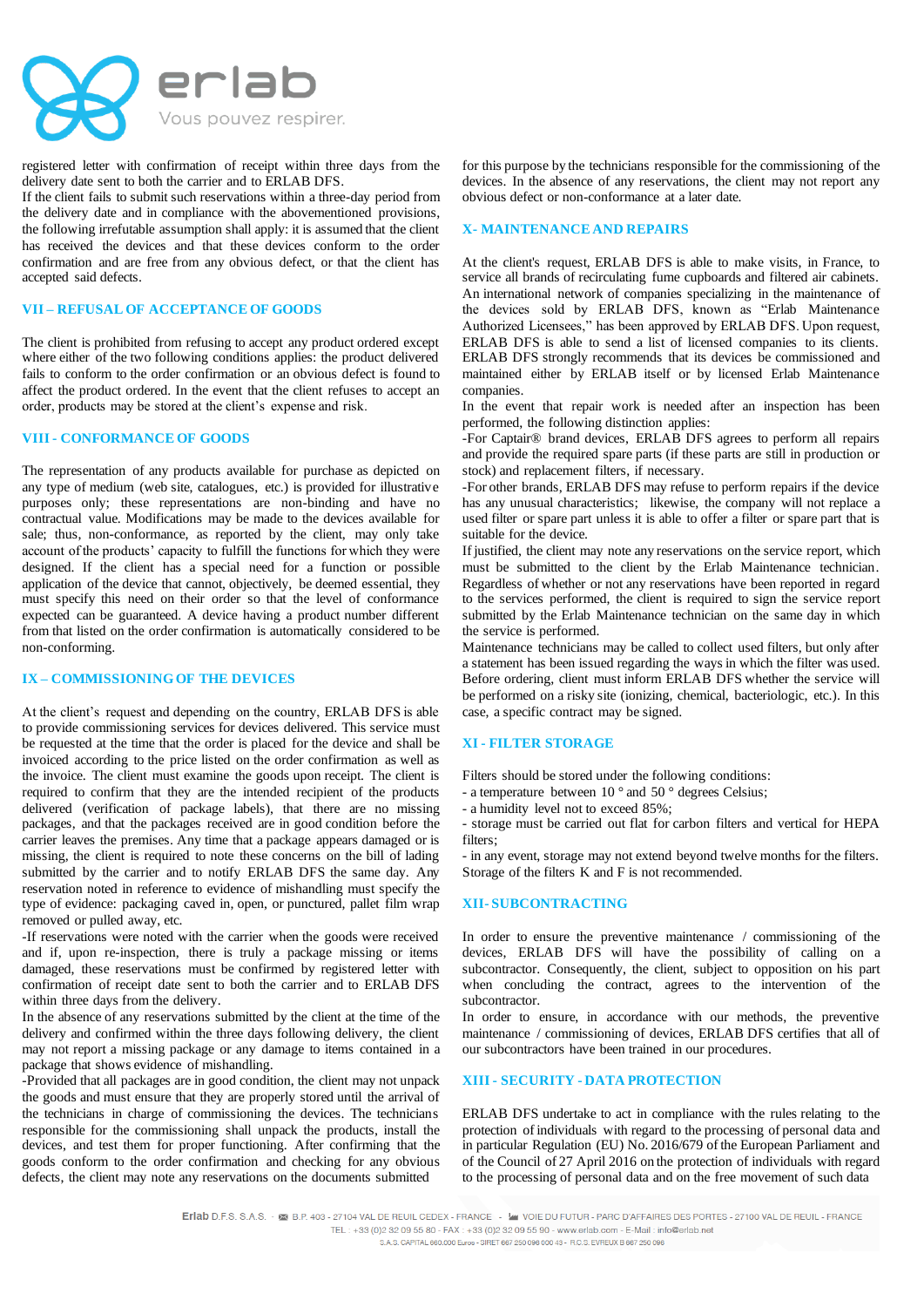

and repealing Directive 95/46 / EC ("General Data Protection Regulation"). For further details our policy is available on our website www.erlab.net

## **XIV – WEEE**

ERLAB DFS is committed to recycling its products. Erlab professional electrical products that you use in your activities become Waste Electrical and Electronic Equipment (WEEE) when they reach the end of their life. In France, the Environmental Code (articles R.543-172 et seq.) Has defined since 2005 the management methods for the WEEE recycling sector, based on the principle of Extended Producer Responsibility (EPR). Thus, any Producer placing professional EEE on the market must organize and finance the collection, depollution and recycling of its equipment.

Committed to a responsible approach, ERLAB DFS has chosen to fulfill its regulatory obligations by financing a collective recycling channel, in order to pool resources with other manufacturers, distributors and importers. It is a member of ESR, which coordinates the collection, depollution and recycling of professional WEEE within ESR, the non-profit ecoorganization approved by the public authorities to ensure the general interest mission of managing waste. WEEE. The establishment of ESR services by ERLAB DFS demonstrates a desire to be involved in a highperformance sector to manage the end of life of its equipment placed on the market. It is also the way to guarantee you a reliable and quality service for the collection and recycling of your professional WEEE.

The unique identifier FR023151\_056HN1 attesting to registration in the register of producers in the WEEE sector, pursuant to article L.541-10-13 of the Environmental Code, has been assigned by ADEME to ERLAB DFS (SIRET: 66725009600043). This identifier certifies our compliance with our obligation to file in the register of producers of Electrical and Electronic Equipment and the realization of its declarations of placing on the market with ecosystem.

## **XV – WARRANTY**

Excluding labor and transport, the devices and spare parts are protected by a one-year warranty that takes effect on the day on which the sale is concluded between ERLAB DFS and their client or the date on which the spare part is installed. Any online product registration will give the customer an additional year of warranty. The warranty may be extended up to ten years subject to compliance with our General Conditions of Sale and the conditions mentioned on our website

- In the event that the delivered product fails to conform to the order confirmation or has an obvious defect, as reported by the client upon delivery and/or within a period of three days and acknowledged by ERLAB DFS, the delivered products shall be replaced free of charge within a reasonable timeframe.

- If, during the warranty period, a latent defect is discovered that renders the device unsuitable for its intended purpose, the client shall notify ERLAB DFS in a timely manner by telephone and by letter with acknowledgement of receipt.

ERLAB DFS shall then either have the client return the defective device, in accordance with the conditions set forth by Article XIII, or repair the device at the client's facilities, with all expenses borne by ERLAB DFS.

ERLAB DFS may decide to repair the device at the client's facilities if this service will suffice to bring the device back into perfect working order within a reasonable timeframe from the date on which the letter reporting the discovery of said latent defect was received. For device returns, once the defect is acknowledged by ERLAB DFS, the latter will have the option, within a reasonable timeframe, of either delivering an equivalent product in exchange for the defective product or repairing the defective device. The warranty period shall be extended by a period of time equivalent to the

number of days between the discovery of the defect and the replacement or repair of the device. The warranty offered by ERLAB DFS and set forth in

the present clause precludes the client's right to file any claim for damages and interest pertaining to non-conforming or defective goods.

## **XVI – WARRANTY EXCLUSIONS**

Consumables are not covered by the warranty. Filters, subject to respect the storage (article XI) and Captair pyramids are covered by the warranty until they are used for the first time. Any damage to the device due to a lack of maintenance, poor installation, improper use, an outside event (e.g., electrical shock, impact, flooding), or normal wear and tear is excluded from the warranty. Any service work on the devices, with the exception of initial installation, performed by the client or a third party not licensed by ERLAB DFS, automatically terminates the warranty set forth in Article XI. Any use of the device after the discovery of a defect affecting said device, prohibits the client from availing themselves of the present warranty.

#### **XVII – PRODUCT RETURN**

Any device return will be subject to a prior approval in writing from ERLAB DFS. Once ERLAB DFS has given their approval, the client must return the device as soon as possible. Returned devices must be accompanied by a detailed explanation in which the client describes the applications performed in the device and the defect(s) justifying the return of the device. Only those defects reported by way of said document shall be repaired free of charge or be deemed grounds for a product exchange, also free of charge, insofar as these defects are covered by the warranty. If performance of the warranty involves returning the defective product to ERLAB DFS, any repair and shipping costs shall be borne by ERLAB DFS. However, the risk of theft, loss, or physical wear to the product during transport shall be borne by the client; therefore, the client is responsible for taking all measures necessary to protect the device during transport (adequate packaging materials). The device may not be returned to ERLAB, without its used filter(s), unless it has been completely decontaminated and a statement has been issued specifying the applications carried out within the device. No used filters will be taken back by ERLAB DFS.

### **XVIII – RETENTION OF TITLE**

Title to the device is transferred to the client on the date on which price is paid in full by the client, except in the event that the device is re-sold to a third party. In the event of damage to or loss of a device, the price of which has not been paid in full, ERLAB DFS shall be subrogated to the rights of the client with respect to the client's insurer. If the device is re-sold to a third party, the rules of real subrogation (transfer of rights in exchange for the resale price) shall apply beginning on the anticipated payment date if payment has not been effected in full on this date. This provision shall not prevent the transfer of risks that occurs upon hand-over of the goods to the client or their carrier, in accordance with Article III.

## **XIX – INTELLECTUAL PROPERTY RIGHT**

All the elements and editorial content of the ERLAB website (in particular the trademarks, texts, graphics, logos, animations, etc.) are the exclusive property of ERLAB, with the exclusion of elements originating from partners or brands for which our filters are compatible with, and therefore cannot be used without the prior written consent of ERLAB.

Photographs and representations:

The photographs and images of products on our website may be 3D renderings or photographs of prototypes and are, therefore, non-contractual.